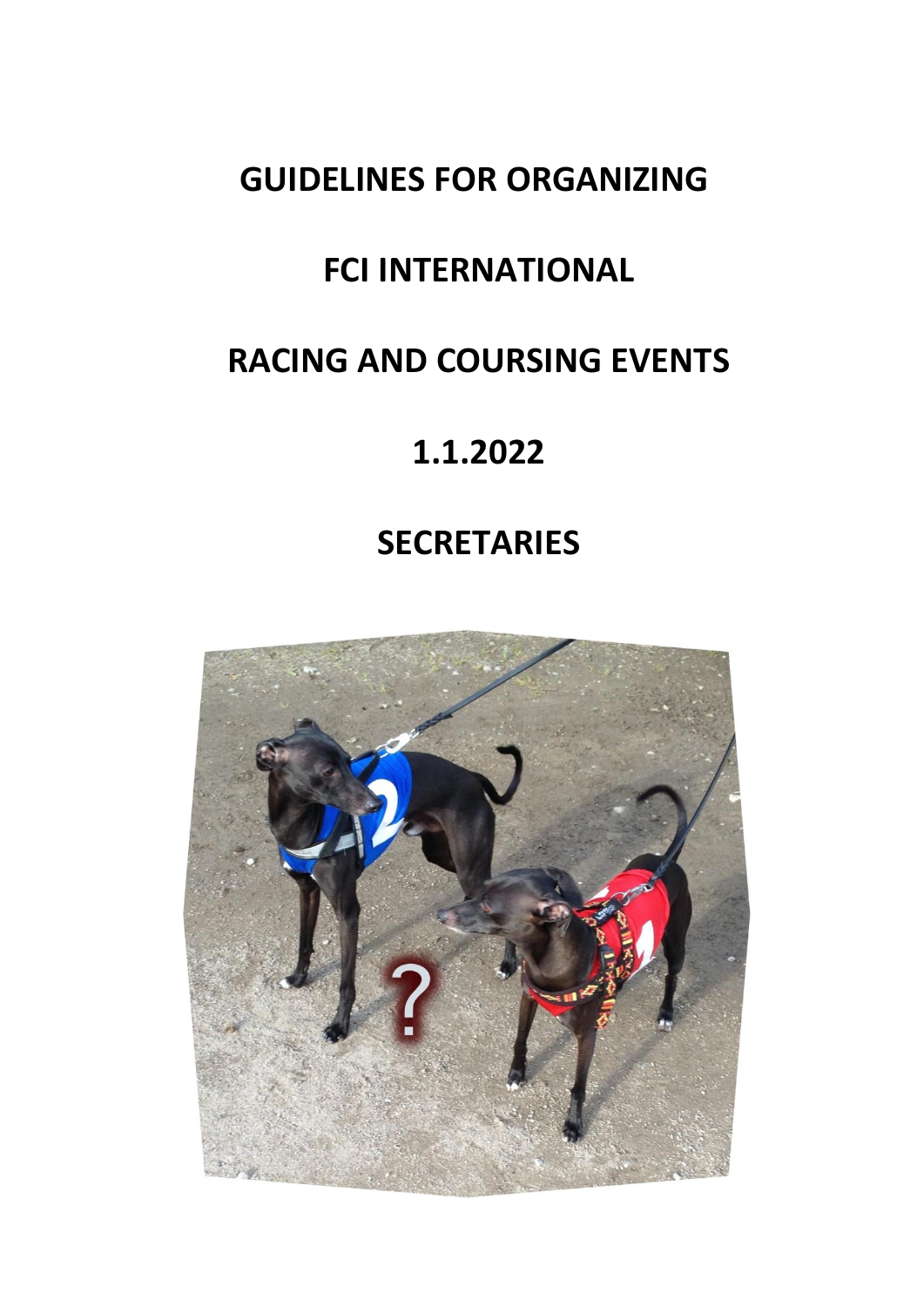#### **General**

These guidelines are intended as "memory rules" for the coursing- and racing-secretaries. Alongside these guidelines, you should also always read the valid rulebook.

At international coursing and racing events there are two different classes, CACIL-class and CSS-class. The dogs must have a CACIL-license or CSS-license, issued by the national canine organization. The class must be marked on the license card.

#### **CACIL-class**

- the dog must have CACIL-license, (license requirements: 2 x "very good" from dog shows *(from age of 12 months onwards at least 1 "very good" (in any class) on a national CAC dog show or an international FCI-CACIB dog show / at least 1 "very good" from intermediate, open, working or champion class on an international FCI-CACIB dog show. Judges must have different nationalities.)*
- exception for the show results: transitional time until 31.12. 2022 *(1 x "very good" from in an adult class at an int. FCI-CACIB dog show)*
- with the CACIL-license the dog can only participate in the CACIL-class
- application for the CACIL: yes / no

## **CSS-class**

- the dog must have a CSS-license (no dog show result requirements)
- with the CSS-license the dog can only participate in the CSS-class
- dogs from the FCI group V can only participate in CSS-class
- no FCI-CACIL can be given to CSS-licensed dog

## **Approved results/categories / abbreviations for the license book**

- placement / scoring result
- withdrawal by owner / handler (**WDR**)
- medical withdrawal / dismiss (**MWDR**) confirmed by a veterinarian
- dismiss (**DISM**)
- disqualification (**DISQ**)

## **Notification of disqualification / dismiss**

- disqualification must be clearly noted in the license card mentioning the type of event
- following abbreviations must be used: **DISQ/R** (racing) or **DISQ/C** (coursing), check the procedure from §1.8.3
- dismiss must be clearly noted in the license card mentioning the type of event
- following abbreviations must be used: **DISM/R** (racing) or **DISM/C** (coursing), check the procedure from §1.8.3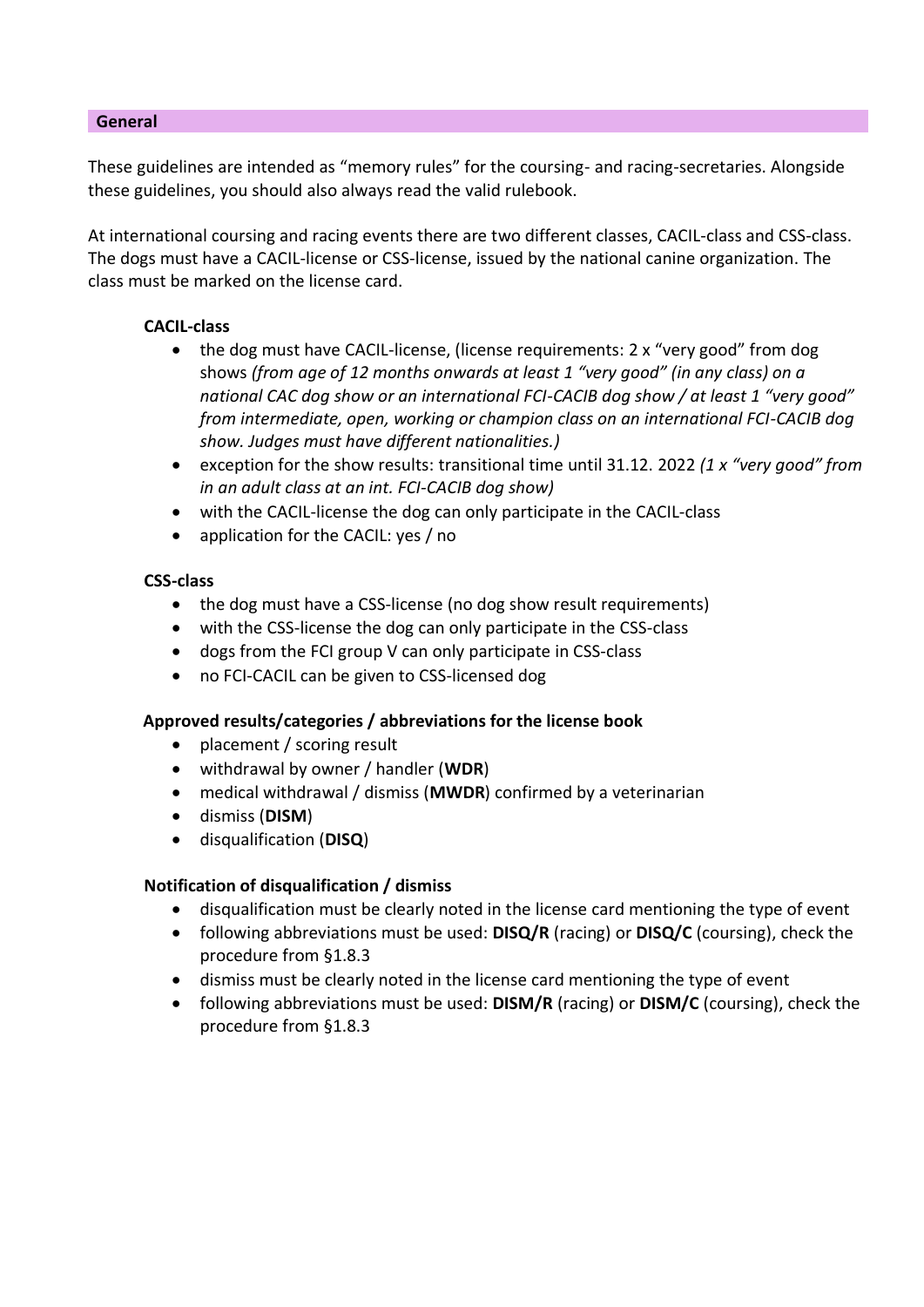#### **Racing regulations**

#### **With entries you must have:**

- license information CACIL-license or CSS-license
- apply for the CACIL yes / no
- dog's times from the last 2 racing events with the distances which the dog has run e.g. time 1. 22.06s / 350m and time 2. 21.94s/350m
- if the dog has not participated in 2 racing events, the times of the license runs are included
- If there are no times available, the dog is placed on the second place of the middle preliminary run

#### **Minimum number of dogs**

- minimum number of participating dogs per breed is **3**
- minimum number of participating dogs per breed or per (sub-) class to award an achievement and a CACIL certificate is **6**

#### **Achievements and CACIL qualification**

The dog:

- must be one of the first six ranked dogs
- must be in the first half of its class or breed ranking
- must have a time that is maximum 20% slower than the track record time for that breed
- if a track record time is not available for the breed, see the CSS time list

#### **Methods of progress**

Every dog runs:

- 1 Preliminary run
- 1 Final run

#### **Preliminary run**

- minimum of 3 dogs are running together, if necessary 4-5 dogs are allowed
- 6 dogs in 1 run are not allowed
- The fastest time of the participating dog from his last 2 racing events is taken into consideration to place the dog in the preliminary run
- *If the organizers track length differs to the one of the last times of a dog, the times must be calculated.*

*For example:*

*Dogs last two times:*

*22,31s / 350 m, 23,02 s/ 365 m*

*calculated time for 350m: 23,02:365 m= 0.063, 0.063 x 350 m = 22,05, so the fastest time of the dog in the last 2 racing events is 22,05s/350 m*

• the organizer compiles the preliminary runs of the classes and / or CSS sub-classes with the ZIG-ZAG system as follows:

| START 1 | START <sub>2</sub> | START <sub>3</sub> | $\cdots$ |
|---------|--------------------|--------------------|----------|
| Dog 1   | Dog 2              | Dog 3              |          |
| Dog 4   | Dog 5              | Dog 6              |          |
| Dog 7   | Dog 8              |                    |          |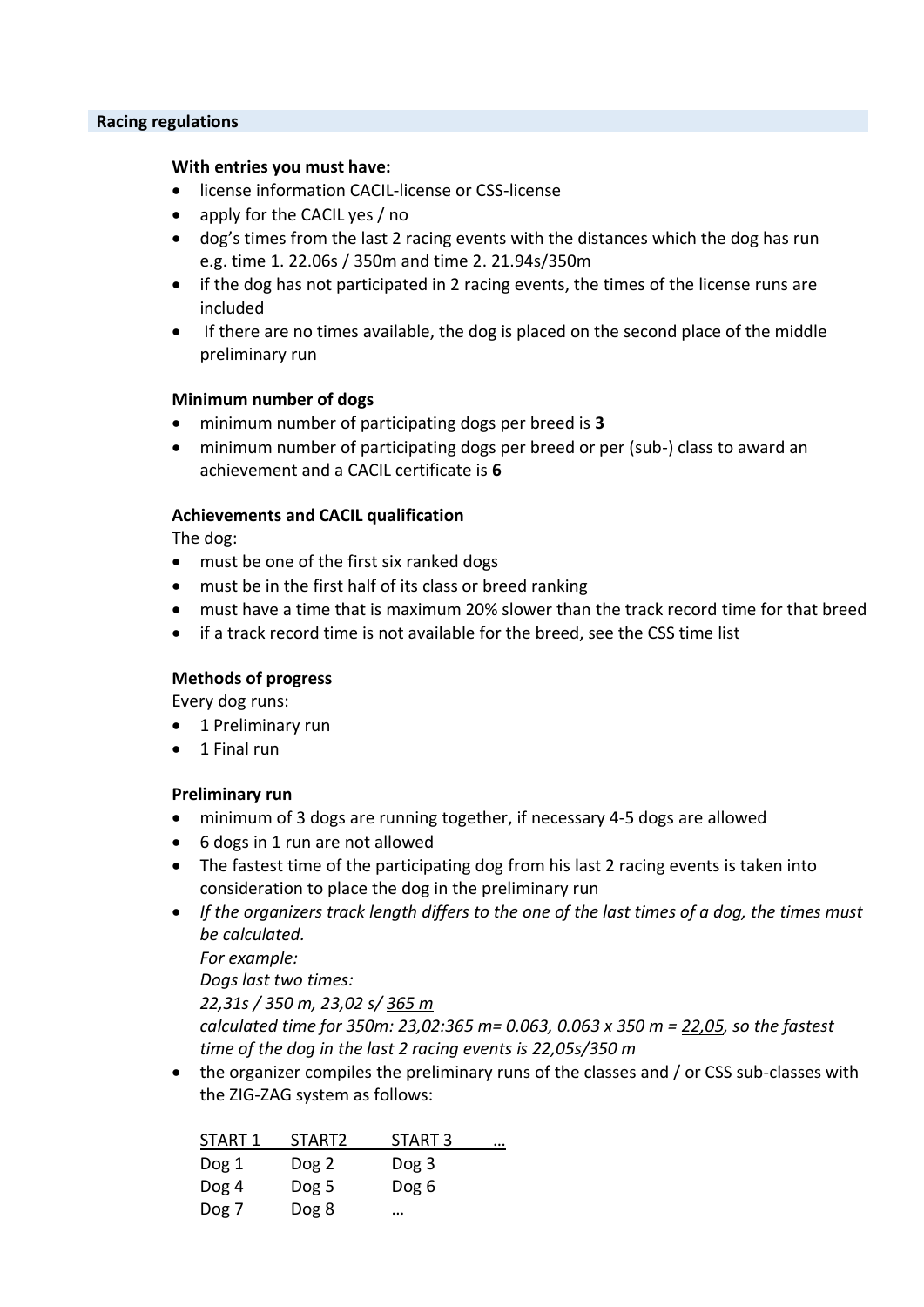## **Final run**

- the organizer compiles the final run(s) with the ZIG-ZAG system with the fastest time of each dog from the preliminary run
- can be organized with A, B, C, …. final runs
- In a final run a minimum of 3 and a maximum 6 dogs run together

#### **Class separation**

- **a)** 6 or more participating dogs in the CACIL class and in the CSS class => CACIL class and CSS class are running separately with separate ranking
- **b)** more than 6 participating dogs in total AND 5 or less participating dogs in the CACIL class AND/OR 5 or less participating dogs in the CSS class => mixed CACIL-CSS class
- **c)** 3,4 or 5 participating dogs in breed => CACIL class and CSS class run together with 1 ranking, no gender separation, no achievements or certificates

#### **CACIL class gender separation**

- CACIL class can only be divided by gender
- 6 or more males and 6 or more females => the genders must run separately with separate ranking
- the CACIL certificate can be given for both genders (if the dogs fulfill the requirements)

#### **CSS sub-class separations: gender, time and weight**

CSS (or mixed CACIL-CSS) class of a breed can be divided in CSS sub classes

- must have at least 6 participating dogs
- separation by => gender or time or weight
- the CACIL and Res CACIL certificate can be given for CACIL licensed dog (if the dogs fulfill the requirements)

#### **a) Gender separation**

- preliminary runs as 2.1.3.1.
- 6 or more males and 6 or more females => the genders run separately with separate ranking
- **NO** further separation of the gender sub-classes is possible
- $\bullet$  final runs as 2.1.3.1.

#### **b) Time separation**

- preliminary runs as 2.1.3.1.
- gender separation is **NOT** possible
- organizer divides the dogs for the final runs into different time classes according to the number of participating dogs
- final runs as 2.1.3.1.

## **c) Weight separation**

The dogs are weighed at the vet check before the start of the event

- preliminary runs as 2.1.3.1.
- gender separation is **NOT** possible
- organizer divides the dogs for the final runs into different weight classes according to the number of participating dogs
- $\bullet$  final runs as 2.1.3.1.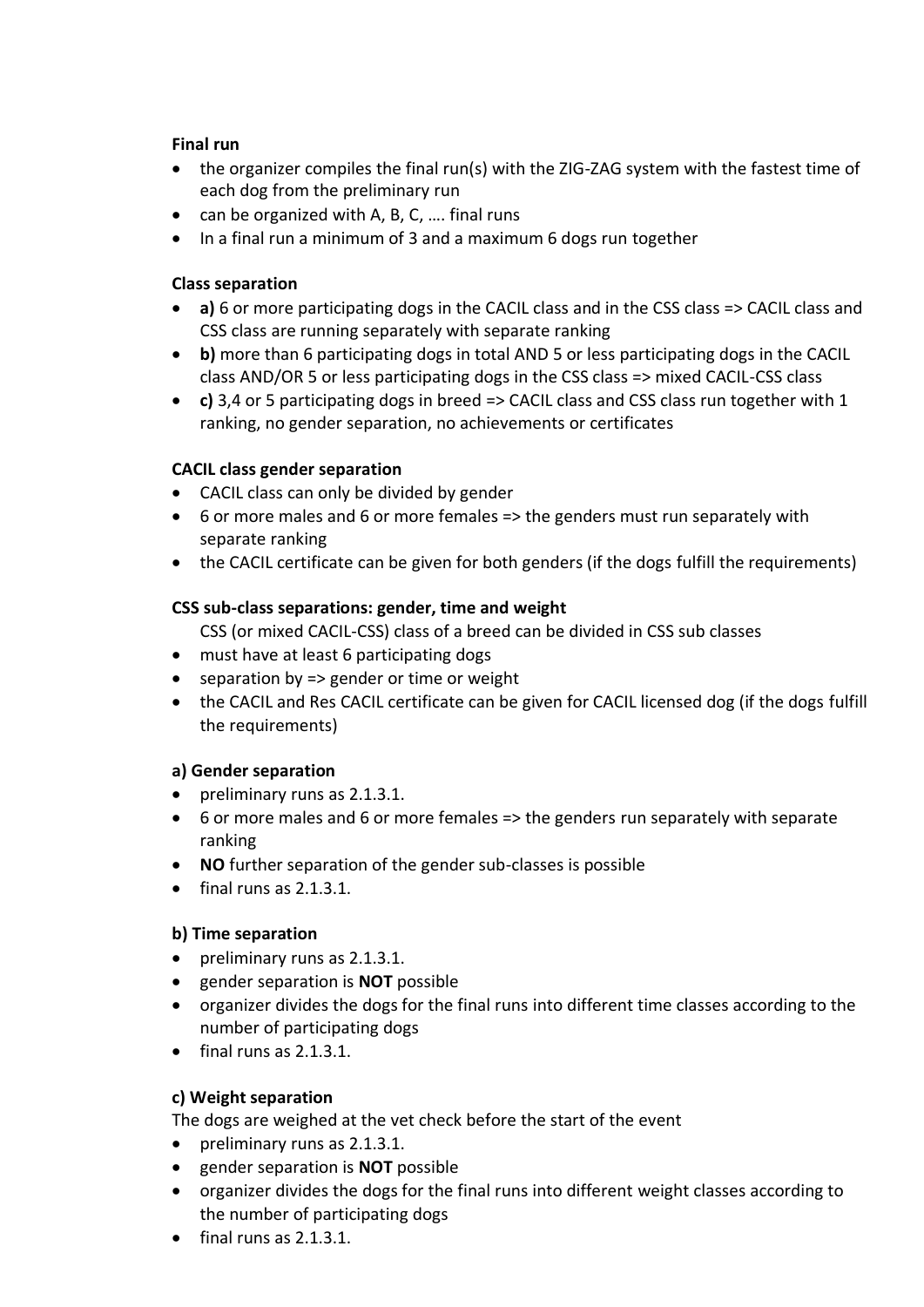When dividing dogs into different weight classes, the organizer may, if necessary (according to the safety of the dogs), deviate from the number of dogs in different weight classes

## **Class certificates and achievements (per gender if there is a gender separations)**

## 2.2.1.1 a)

## **CACIL class**

- "CACIL and Res CACIL" certificate  $\Rightarrow$  to fastest and  $2^{nd}$  fastest dog who has applied it, and if the dogs fulfill the requirements (2.1.2.)
- "(venue)" Racing CACIL Winner and Res CACIL Winner" => for the dog who wins the breeds CACIL class and for the dog who becomes on the 2<sup>nd</sup> place

## **CSS class**

• "(venue) Racing CSS Winner and Res CSS Winner" => for dog at final who wins the breeds CSS class and for the dog who becomes on the 2<sup>nd</sup> place

#### **Breed achievements (fastest dog of both classes):**

- if the dogs fulfill the requirements (2.1.2.)
- "(venue) Racing Best of Breed Winner"
- "(venue) Racing Best of Opposite Sex Winner" (if there is gender separation)

## 2.2.1.1 b)

## **Mixed CACIL-CSS class**

- "CACIL and Res CACIL" certificate  $\Rightarrow$  to fastest and  $2^{nd}$  fastest CACIL licensed dog who has applied it, and if the dogs fulfill the requirements (2.1.2.)
- "(venue)" Racing CACIL Winner and Res CACIL Winner" if at least 1 or 2 CACIL licensed dog(s) participate(s) => per gender if there are gender separation and if the dogs fulfill the requirements (2.1.2.)
- "(venue)" Racing CSS Winner and Res CSS Winner" if at least 1 or 2 CSS licensed dog(s) participate(s) => per gender if there are gender separation and if the dogs fulfill the requirements (2.1.2.)
- announced time or weight sub-class separation for this breed and at least 12 participating dogs => CACIL and CSS class achievements are not awarded but replaced by CSS sub-class achievements
- "(venue) Racing Best of Breed Winner"
- "(venue) Racing Best of Opposite Sex Winner" (if there is gender separation)

## 2.2.1.1 c)

## **3,4,or 5 participating dogs of the breed => CACIL and CSS class are running together**

• No achievements or certificates are awarded

## **CSS sub-class**

#### 2.2.1.3 a) Gender separation

• "(venue) Racing CSS Winner and Res CSS Winner" => for the dog in the final who wins the breeds CSS sub-class and for the dog who becomes on the  $2<sup>nd</sup>$  place (per gender)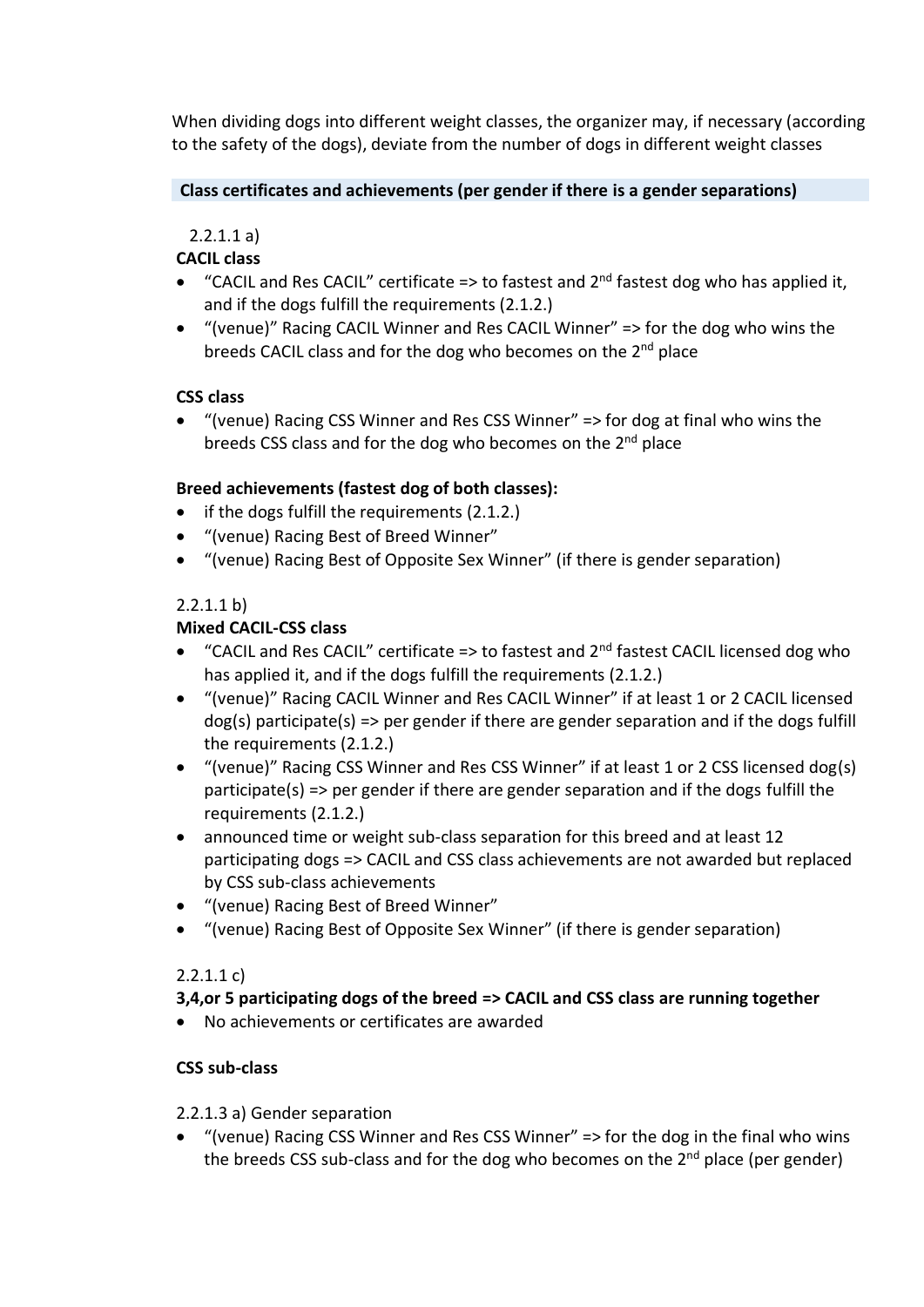#### 2.2.1.3 b) Time separation

• "(venue) Racing CSS and Racing Res CSS <<time of the winner>> class winner" (no gender separation)

## 2.2.1.3 c) Weight separation

• "(venue) Racing CSS and Racing Res CSS <<average weight of the class>> class winner" (no gender separation)

## **Coursing Regulations**

#### **With entries you must have:**

- license information CACIL-license or CSS-license
- apply for the CACIL yes / no

## **Minimum number of dogs**

- minimum number of participating dogs per breed is **2**
- minimum number of participating dogs per breed, per class and/or gender to award an achievement and a CACIL certificate is **6**

## **Achievements and CACIL qualification**

The dog:

- must be one of the first six ranked dogs
- must be in the first half of its class or breed ranking
- must be awarded at least 75% of the maximum points

## **Class and gender separation – achievement awarding**

#### **Best in Field**

• for an event day "(venue)" Coursing Best in Field" => to the dog of all breeds with the highest points of the day

## **Class separation**

- **a)** 6 or more participating dogs in the CACIL class and in the CSS class => CACIL class and CSS class are running separately with separate ranking 6 or more males and 6 or more females => the genders are running separately with separate ranking
- **b)** more than 6 participating dogs in total AND 5 or less participating dogs in the CACIL class AND/OR 5 or less participating dogs in the CSS class => mixed CACIL-CSS class 6 or more males and 6 or more females => the genders are running separately with separate ranking
- **c)** 2,3,4 or 5 participating dogs in breed => CACIL class and CSS class are running together with 1 ranking, no gender separation, no achievements or certificates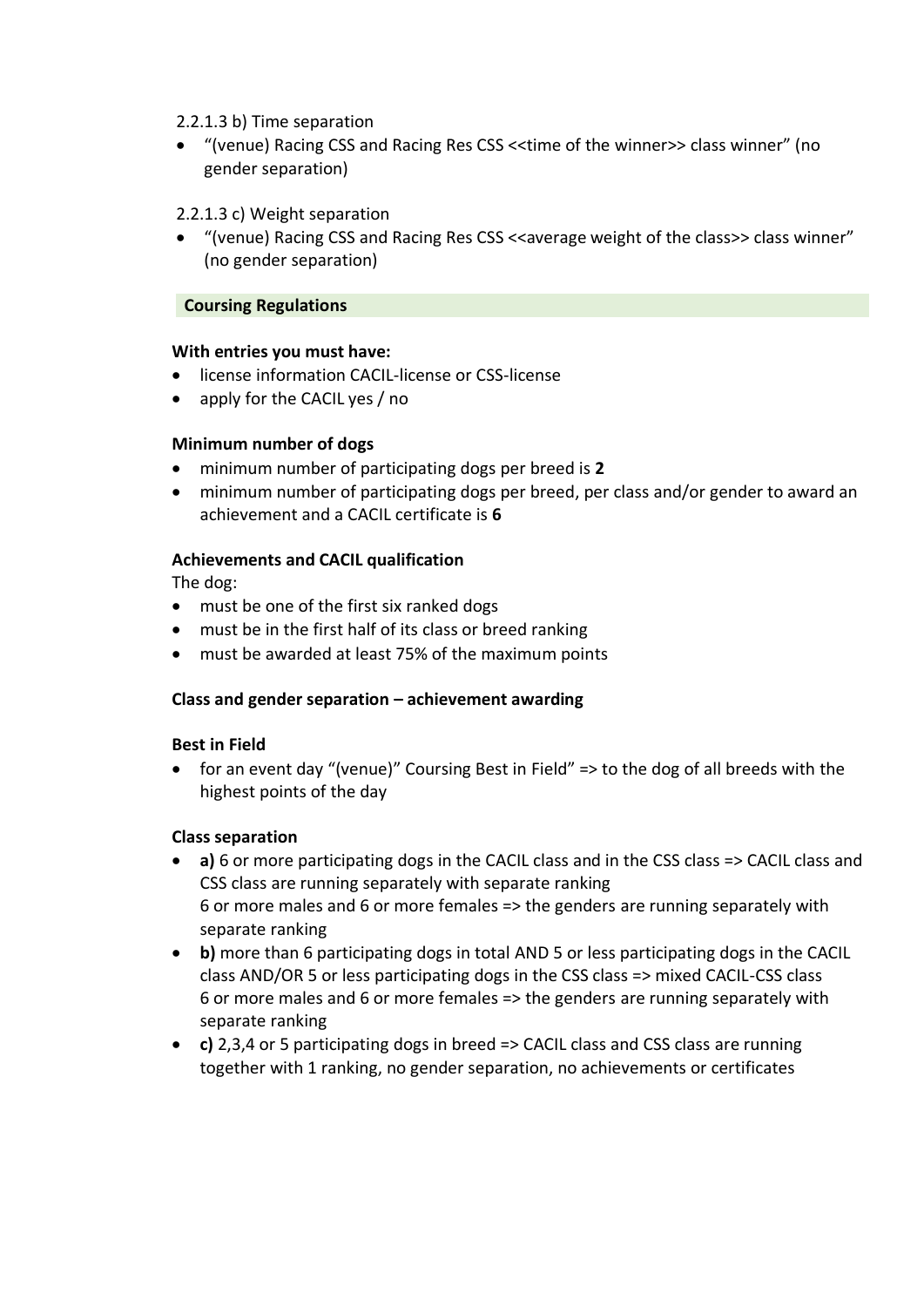## **Class certificates and achievements (per gender if there is a gender separations)**

3.3.3.2 a)

# **CACIL class**

- "CACIL and Res CACIL" certificate => to the dog who has the highest points and to the dog who has 2<sup>nd</sup> highest points and applied for the CACIL and fulfills the requirements (3.3.2.)
	- "(venue)" Coursing CACIL Winner and Res CACIL Winner" => for the dog who wins the breeds CACIL class and for the dog who becomes on the 2<sup>nd</sup> place

# **CSS class**

• "(venue) Coursing CSS Winner and Res CSS Winner" => for the dog who wins the breeds CSS class and for the dog who becomes on the  $2<sup>nd</sup>$  place

# **Breed achievements (dog with highest points of both classes):**

- if the dog fulfills the requirements (3.3.2.)
- "(venue) Coursing Best of Breed Winner"
- "(venue) Coursing Best of Opposite Sex Winner" (if there is gender separation)

## 3.3.3.2 b)

# **Mixed CACIL-CSS class**

- "CACIL and Res CACIL" certificate => to the CACIL licensed dog with highest points and with 2<sup>nd</sup> highest points, who has applied it and fulfills the requirements (3.3.2.)
- "(venue)" Coursing CACIL Winner and Res CACIL Winner" if at least 1 or 2 CACIL licensed dog(s) participate(s) => given per gender if there is a gender separation and if the dogs fulfill the requirements (3.3.2.)
- "(venue)" Coursing CSS Winner and Res CSS Winner" if at least 1 or 2 CSS licensed  $\deg(s)$  participate(s) => given per gender if there is gender separation and if the dogs fulfill the requirements (3.3.2.)

# 3.3.3.2 c)

# **2,3,4, or 5 participating dogs of the breed, CACIL and CSS class run together**

• No achievements or certificates are awarded

See also flowcharts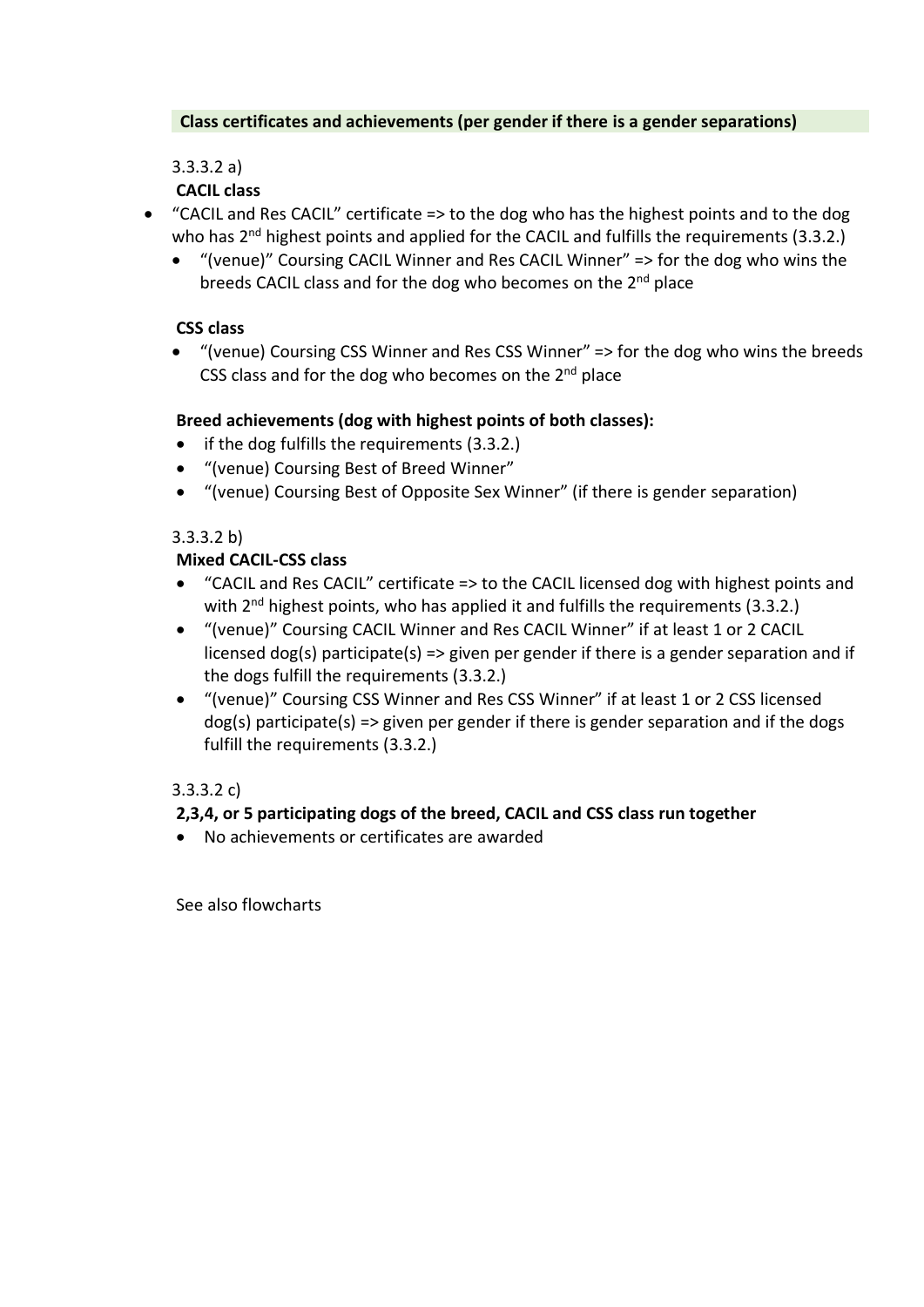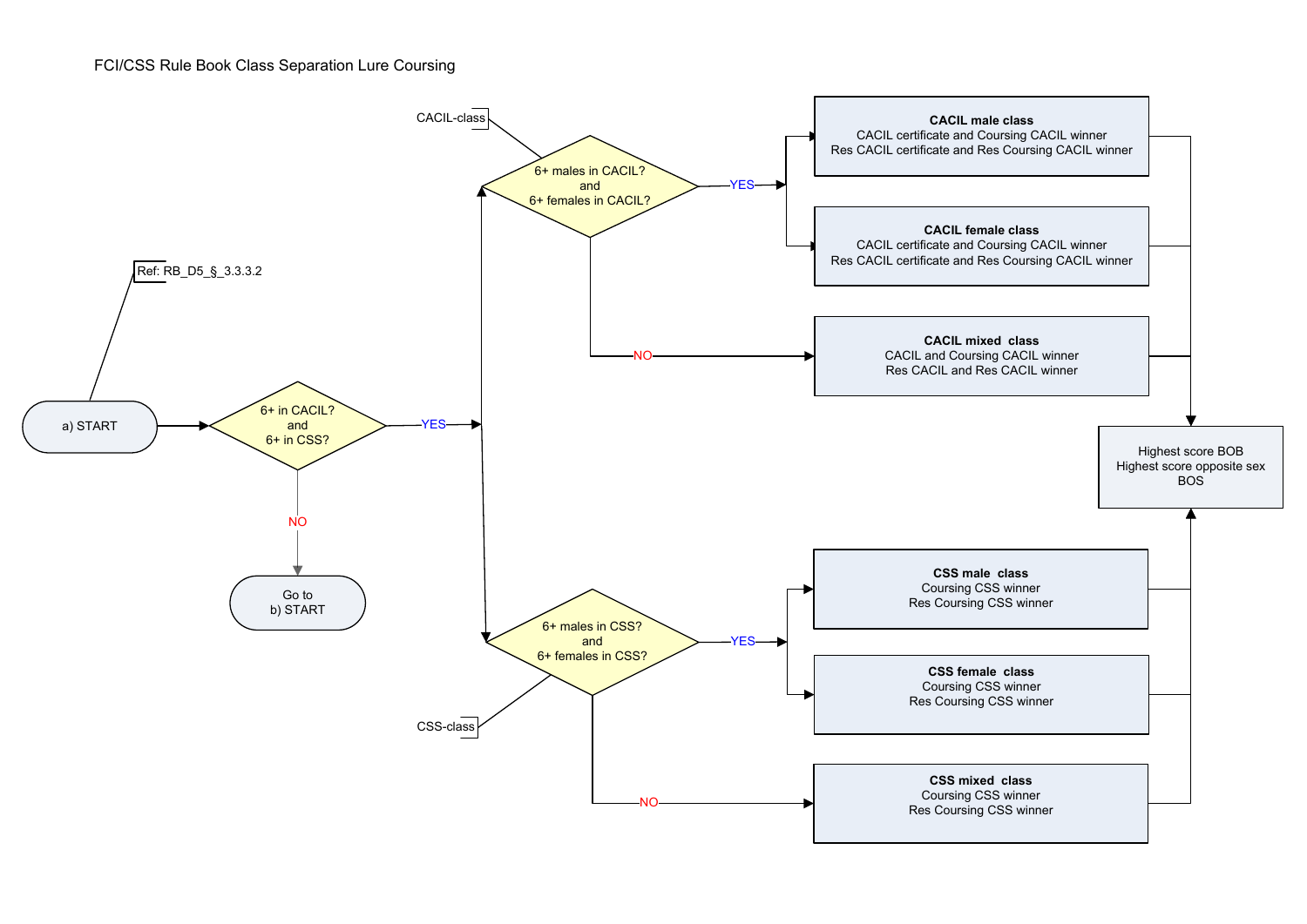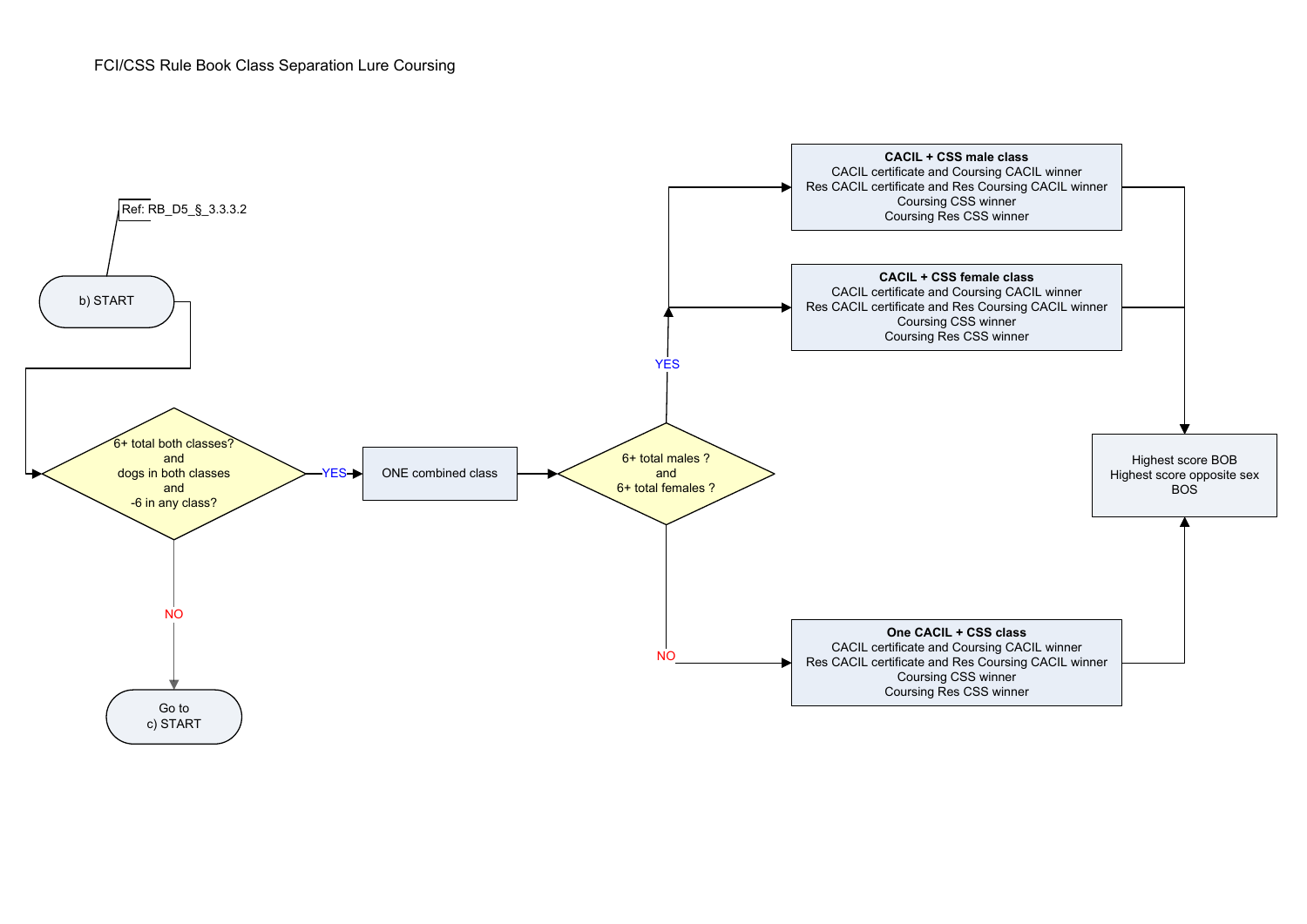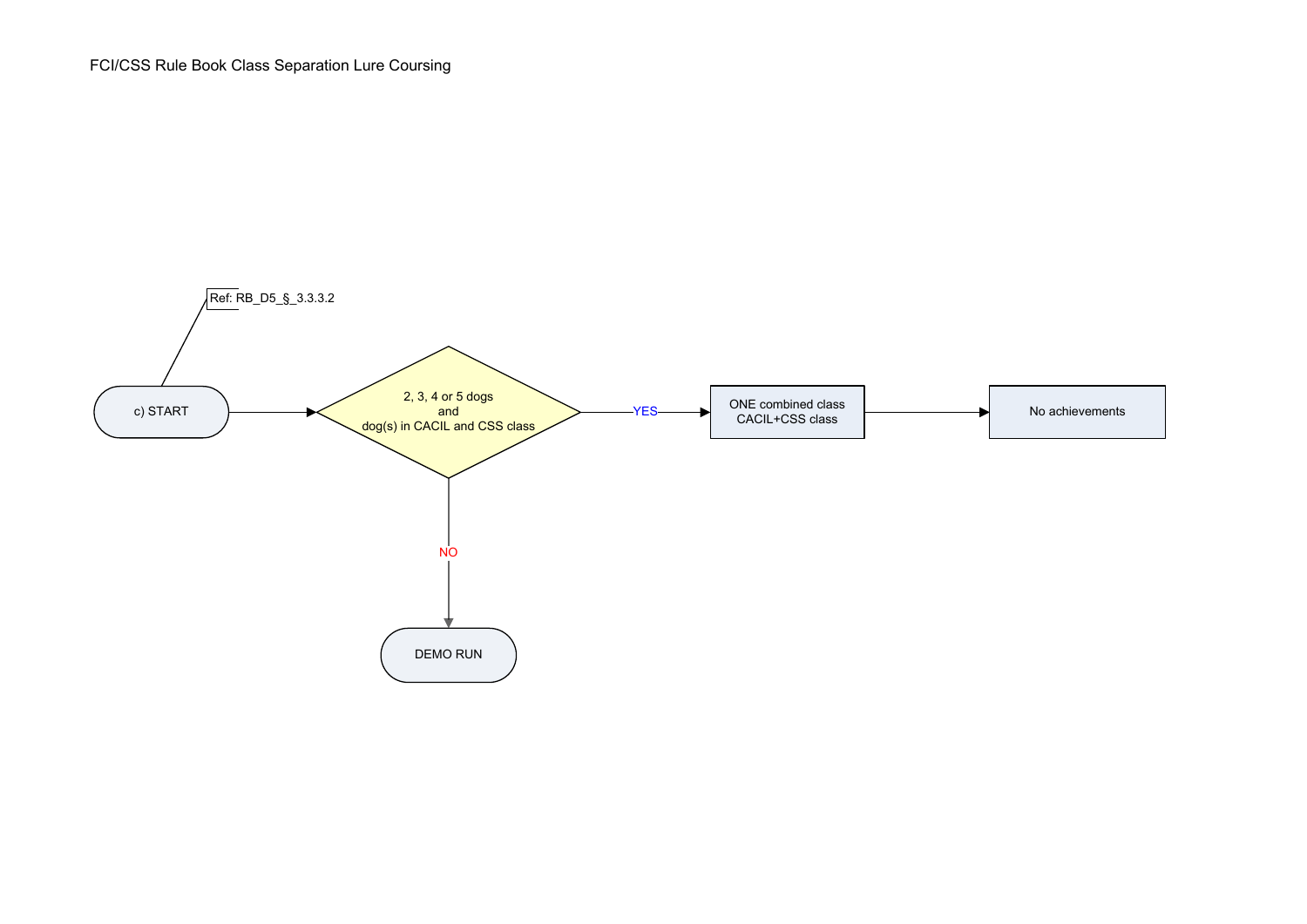#### FCI/CSS Rule Book Class Separation Racing

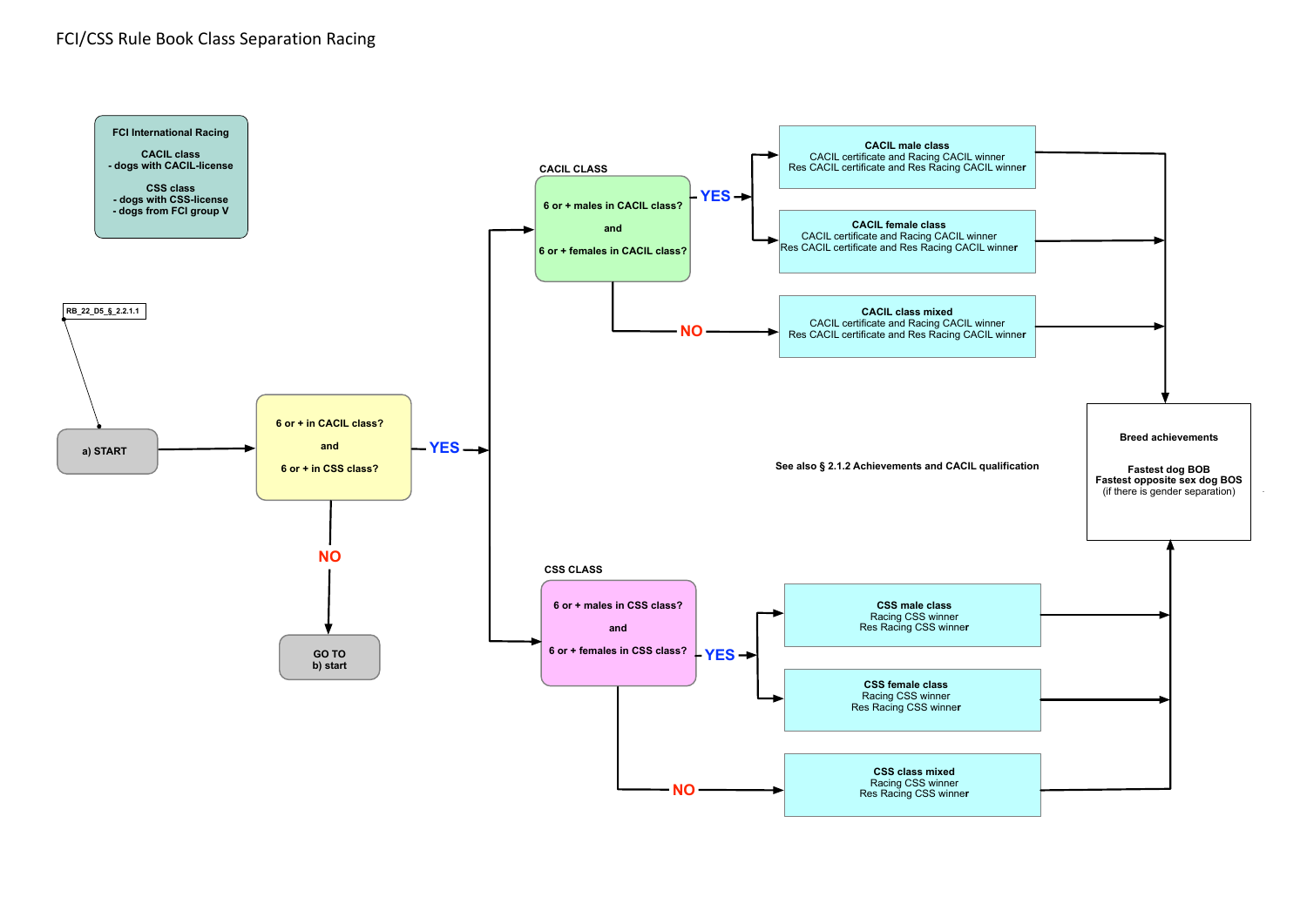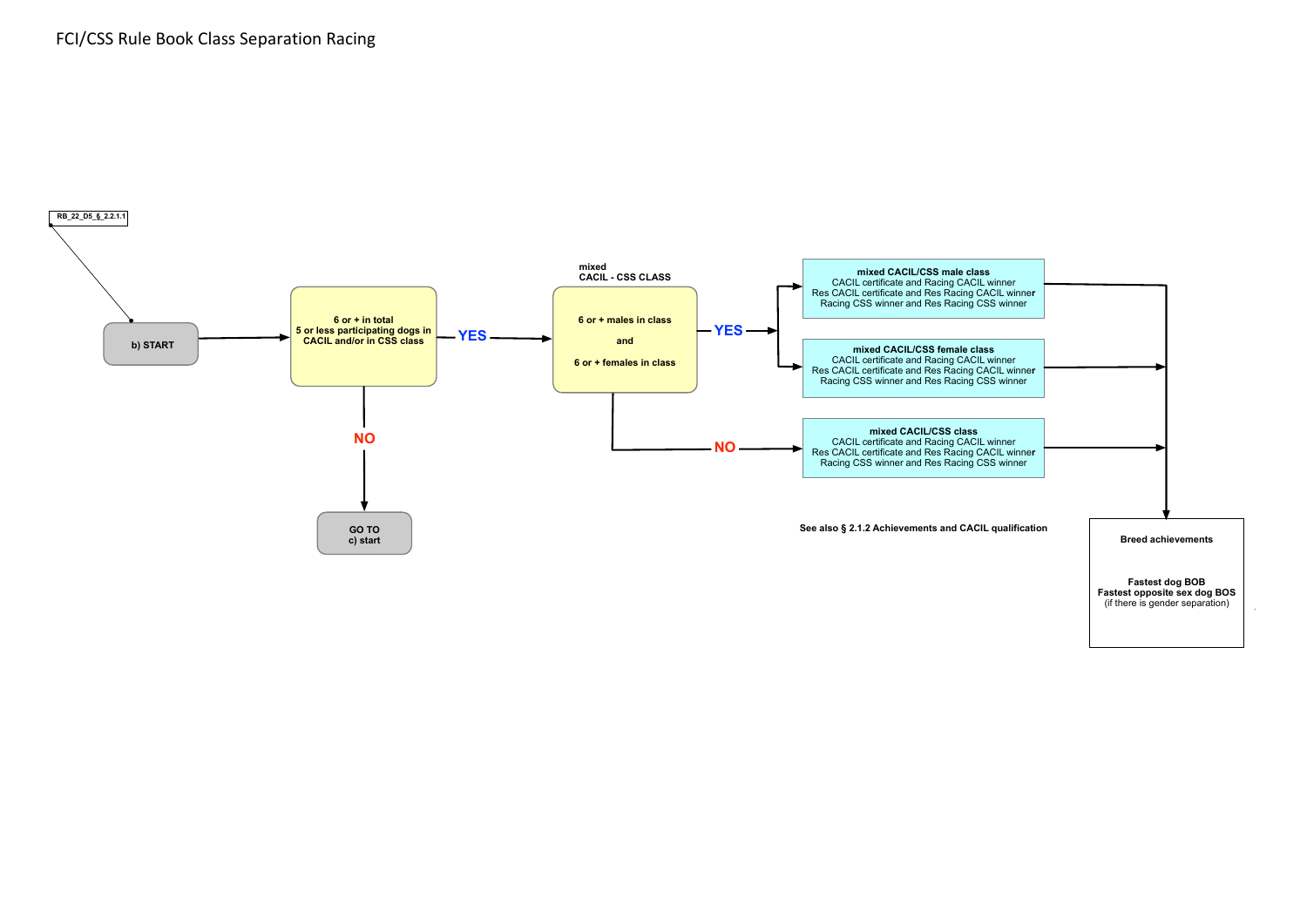